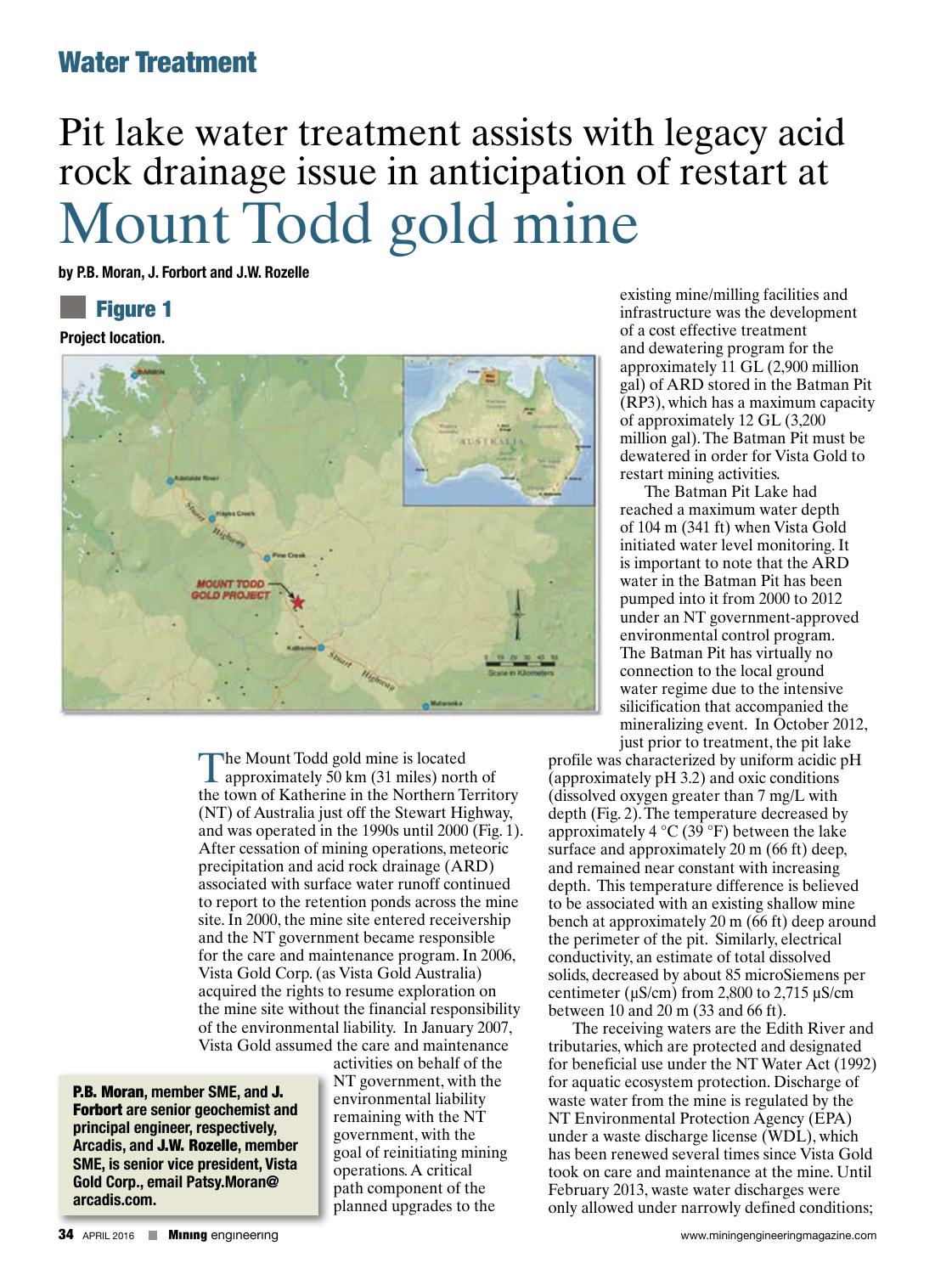### Figure 2

#### **Pretreatment water quality depth (October 2012).**

specifically, discharges, only from the waste rock dump retention pond, were allowed when the Edith River was flowing at  $12 \text{ m}^3\text{/s}$  (16 cu yd/ sec) and the water level was above 0.81 m (2.7 ft) at the upstream Edith River monitoring point (SW4), (Fig. 3). This discharge limitation equated to more than 5,000 fold dilution in the Edith River, severely restricting the Batman Pit dewatering rate. Therefore, a range of water treatment options were investigated to increase the rate of dewatering for the Batman Pit that could be achieved in a reasonable time frame (to begin mining) and meet the discharge limitation.

Selection of the water treatment approach was conducted in a step wise fashion that started with an alternative analysis to weigh the pros and cons of different treatment approaches including:

- Micronized limestone (calcium  $\text{carbonate}, \text{CaCO}_3$ ).
- Quicklime (calcium oxide, CaO).
- Hydrotalcite formation (magnesiumaluminum layered double hydroxide minerals).
- Bauxsol<sup>TM</sup> (derived from red mud).
- Bioreduction by sulfate reducing bacteria.

Each alternative included limited "proof of concept" bench testing and prefeasibility level cost estimates to support advancement of key options to the next level. In situ neutralization using limestone followed by quicklime stood out as a cost-effective and low-risk approach to treating the Batman Pit Lake and other ARD across the mine. With in situ treatment selected, the next steps were planned and implemented to scale up from the bench level to full-scale.

#### Treatment approach

Historically, quicklime has been selected over limestone due to the perception that treatment is less expensive and will provide additional neutralizing capacity. However:

- Quicklime is a strong base and has a higher neutralizing capacity, but does not leave much residual alkalinity once the pH neutralization has occurred. The pH typically drops once the reagent is deployed because systems tend to be below saturation relative to atmospheric carbon dioxide.
- Limestone is a weak base, but can leave a higher residual alkalinity because it shifts the carbonate equilibrium. Further, the pH will not drop once the reagent has been deployed because it tends to



## Figure 3

**Mine facilities.**

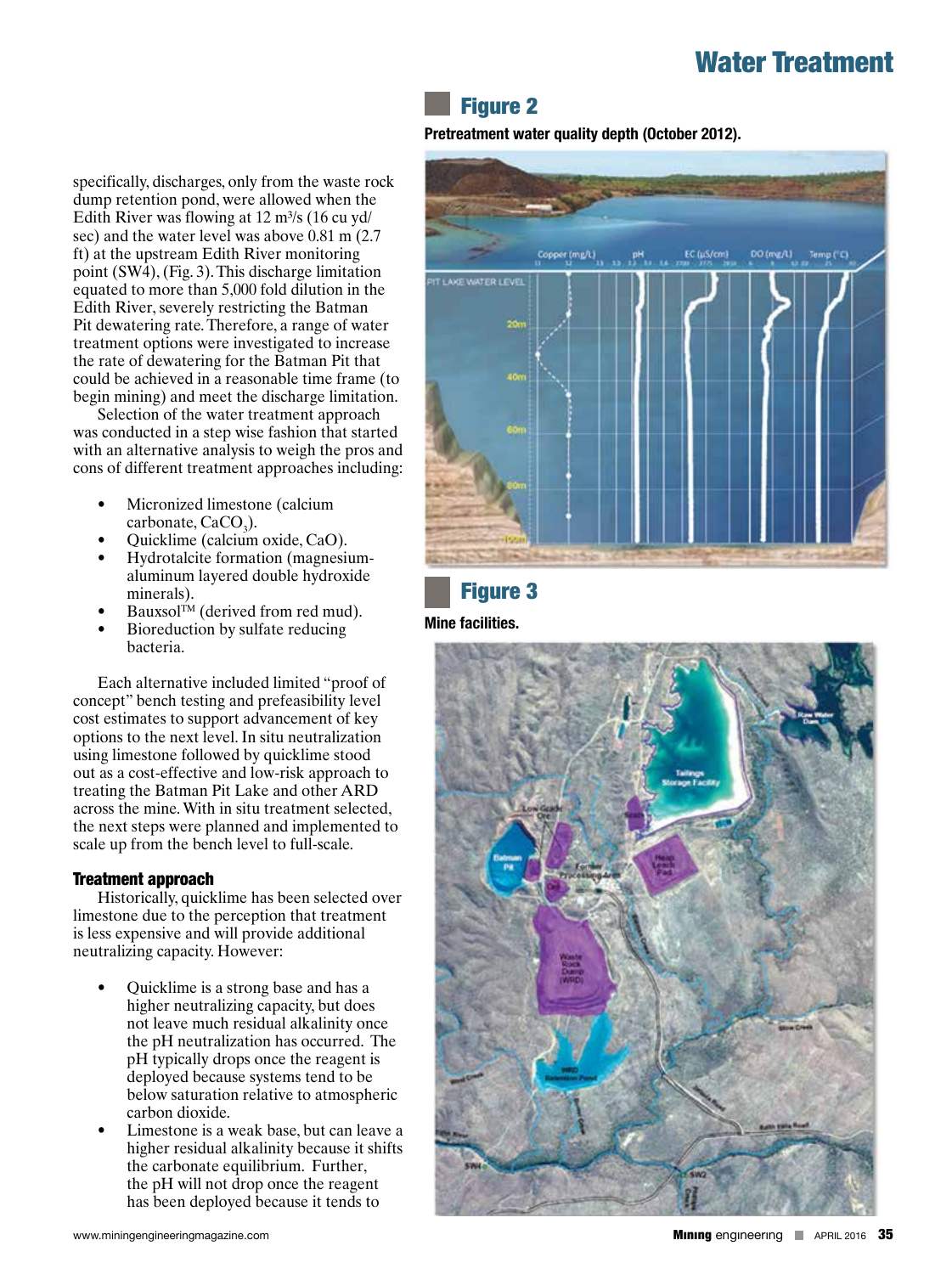## **Figure 4**

**Pilot-scale test in decant pond.**



#### Figure 5

**Pilot-scale dry shear system.**



## **Figure 6**

**Full-scale dry shear system.**



produce systems that are at or above saturation relative to atmospheric carbon dioxide.

At lower pH, limestone is an effective neutralizing reagent. At near neutral pH (approximately 6.4 to 6.8), solubility limits of calcium carbonate  $(CaCO<sub>3</sub>)$  will limit the effectiveness of limestone. Hence, the selection of a two-stage in situ treatment approach using micronized limestone, which is finely ground (approximately 150 µm or 0.0059 in.) limestone, followed by addition of quicklime ground to nominal 500 µm (0.02 in.). In situ neutralization with limestone or quicklime is not a new treatment approach. However, treatment success has been widely variable due to inefficient reagent dissolution (e.g., rapid settling, inactivation caused by armoring, etc.). In the absence of large-scale slaking infrastructure and large volumes of high-quality water, the limestone and quicklime particle size was key to obtaining a suitable reaction time and minimizing armoring for efficient reagent use.

Pilot testing was conducted in May 2012 in a 30-ML (7.9-million gal) decant pond (Fig. 4) filled with Batman Pit water using 38 t (42 st) of micronized limestone (two semitrailer loads) and 8 t (8.8 st) of quicklime using a small-scale dry shear system (Fig. 5). The reagents were pneumatically conveyed to a floating eductor that facilitated the rapid mixing with the ARD. The pressure drop of the pneumatic stream across a venturi induced a vacuum that pumped water into the chamber and the micronized limestone was blended with the pond water passed through the venturi. This process was repeated using quicklime. The pilot test water quality was monitored for three months and was shown to be stable. Micronized limestone was initially used to raise the pH to approximately 6.4 and was limited from increasing beyond this range by kinetic effects induced by CaCO  $\frac{3}{3}$  solubility. The quicklime addition increased the pH to the treatment pH endpoint, which was established between pH 7 and 7.5 to balance removal efficiency and higher treatment costs associated with maintaining more alkaline pH values. Metals such as aluminum, copper and lead precipitated primarily as hydroxides due to the pH increase and flocculant formation with more than 99 percent reduction in concentrations observed. Close to a 50-percent reduction in cobalt, cadmium, nickel and zinc concentrations were observed (sorption/coprecipitation with aluminum hydroxide likely contributed to cadmium, nickel and zinc removal).

Full-scale treatment activities were initiated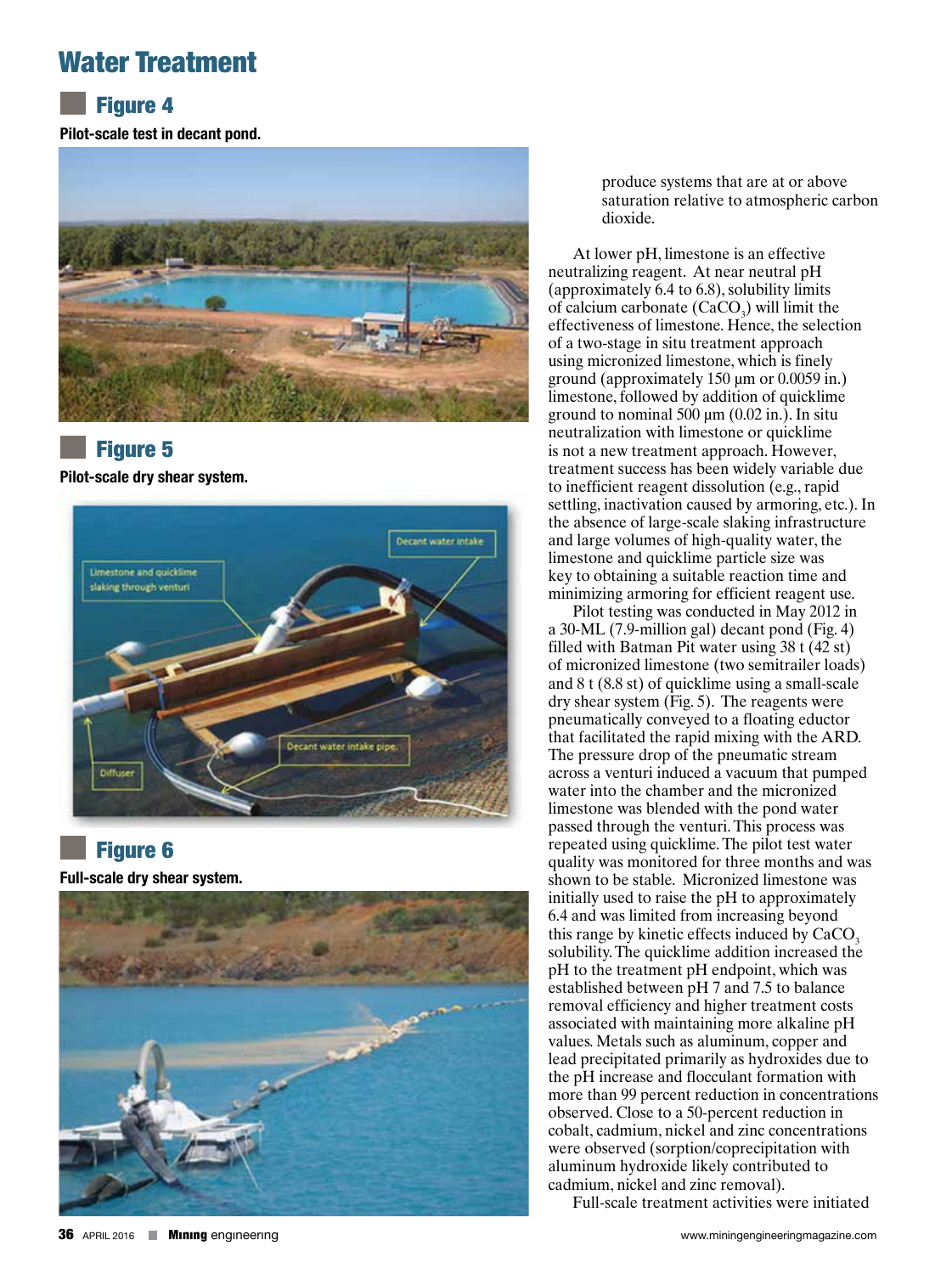#### Figure 7



**pH trends during and following full-scale treatment (showing metal solubility).**

in the Batman Pit in November 2012 and took five months to complete due to delivery constraints of the micronized limestone. Limestone addition was undertaken over several months (November 2012 through late February 2013) using a larger capacity dry powder shear and diffuser rig (Fig.  $6$ ) with the resident acidic water. Quicklime addition was initiated in early March 2013 and completed at the end of April 2013. Under full-scale conditions, pH increased more than expected based exclusively on hydroxide formation, consistent with removal via other mechanisms such as carbonate mineral precipitation, sorption and coprecipitation (Fig. 7). In early 2014, the NT Department of Mines and Energy (DME) required that additional untreated water be transferred to the Batman Pit, which was largely neutralized by the residual alkalinity but required additional treatment by DME to return the water to pH above 7 and achieve the previously observed metal removal. In 2015, data loggers were placed in the Batman Pit to provide real-time water quality monitoring to better support dewatering.

#### Regulatory requirements

As a result of the success of the in situ treatment activities, the WDL conditions were adjusted to meet an 80-percent protection limit rather than the 95-percent protection limit for drinking water, and include ecotoxicity testing (aka direct toxicity assessments, DTAs) to meet the ecosystem protection requirements at more reasonable discharge dilution ratios. Vista Gold conducted DTAs of the treated

water, which resulted in a significant reduction in the required dilution to near 20 fold by 2015. To reduce the dependence on DTAs, which take approximately five weeks to complete at a cost of approximately A\$30,000, Vista Gold developed an algorithm to determine the dilution ratio prior to each discharge event. The algorithm was developed based on DTAs of treated and untreated mine water from the Mount Todd gold mine and other nearby mines with wide ranges in water quality and

## Figure 8

**Full-scale dry shear system.**